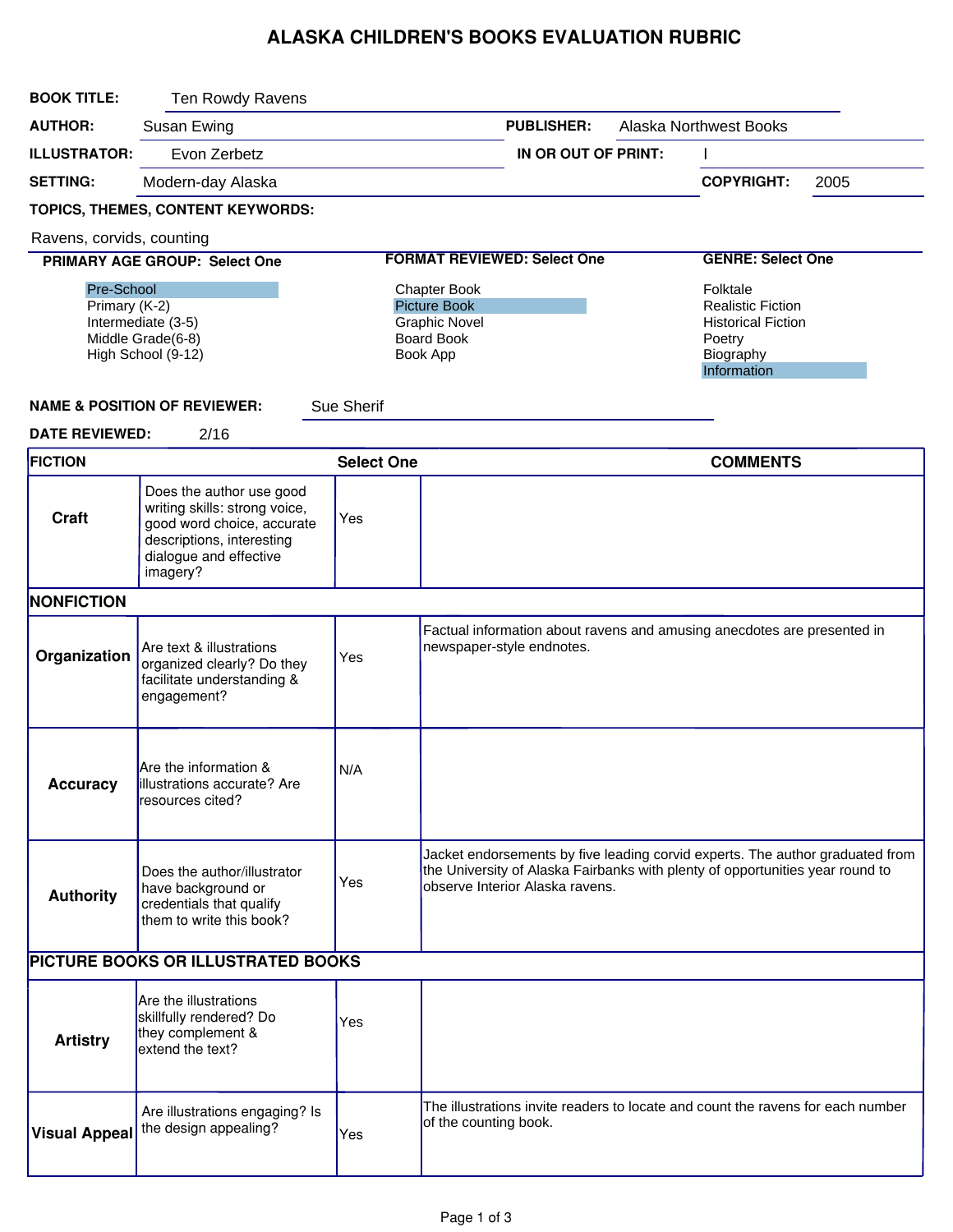|                                     | <b>CULTURAL APPROPRIATENESS</b>                                                                   | <b>SELECT ONE</b> | <b>COMMENTS</b>                                                                                                                                    |
|-------------------------------------|---------------------------------------------------------------------------------------------------|-------------------|----------------------------------------------------------------------------------------------------------------------------------------------------|
|                                     | Do text & illustrations<br><b>Inclusiveness</b> address racial, cultural,<br>and gender equality? | No                | Focus is on birds, rather than humans                                                                                                              |
| <b>Cultural</b><br><b>Awareness</b> | Does the book promote<br>cultural awareness?                                                      | No                |                                                                                                                                                    |
| <b>Attribution</b>                  | Are appropriate<br>attributions made to the<br>source of the story, if<br>applicable?             | N/A               |                                                                                                                                                    |
| <b>Cultural</b><br>Acceptance       | Is controversy associated<br>with this book? (Notes<br>please)                                    | No                |                                                                                                                                                    |
|                                     | <b>INDICATORS OF EXCELLENCE</b>                                                                   | <b>SELECT ONE</b> | <b>COMMENTS</b>                                                                                                                                    |
| <b>Audience</b>                     | Are text & illustrations<br>appropriate for intended<br>age group & audience?                     | Yes               | They are suitable for story time and presentation to groups.                                                                                       |
| <b>Kid Factor</b>                   | Will young people want to<br>read or listen to this story?                                        | Yes               | The zesty illustrations are full of motion and fun and will attract a larger audience<br>than the preschool crowd.                                 |
|                                     | Does the book stimulate<br><b>Engagement</b>   imagination, critical<br>thinking, curiosity?      | Yes               |                                                                                                                                                    |
| <b>Educational</b><br>Relevance     | Does this book have<br>value? Does it enhance<br>curriculum?                                      | Yes               | An afterword article called "Clever Corvids Rule Bird World" provides factual<br>information suitable for basic reports for grade school students. |
| <b>Timeliness</b>                   | Is the book in print or<br>available from libraries?                                              | Yes               |                                                                                                                                                    |
| <b>Awards</b>                       | Has the Book won any<br>awards?                                                                   | Yes               |                                                                                                                                                    |